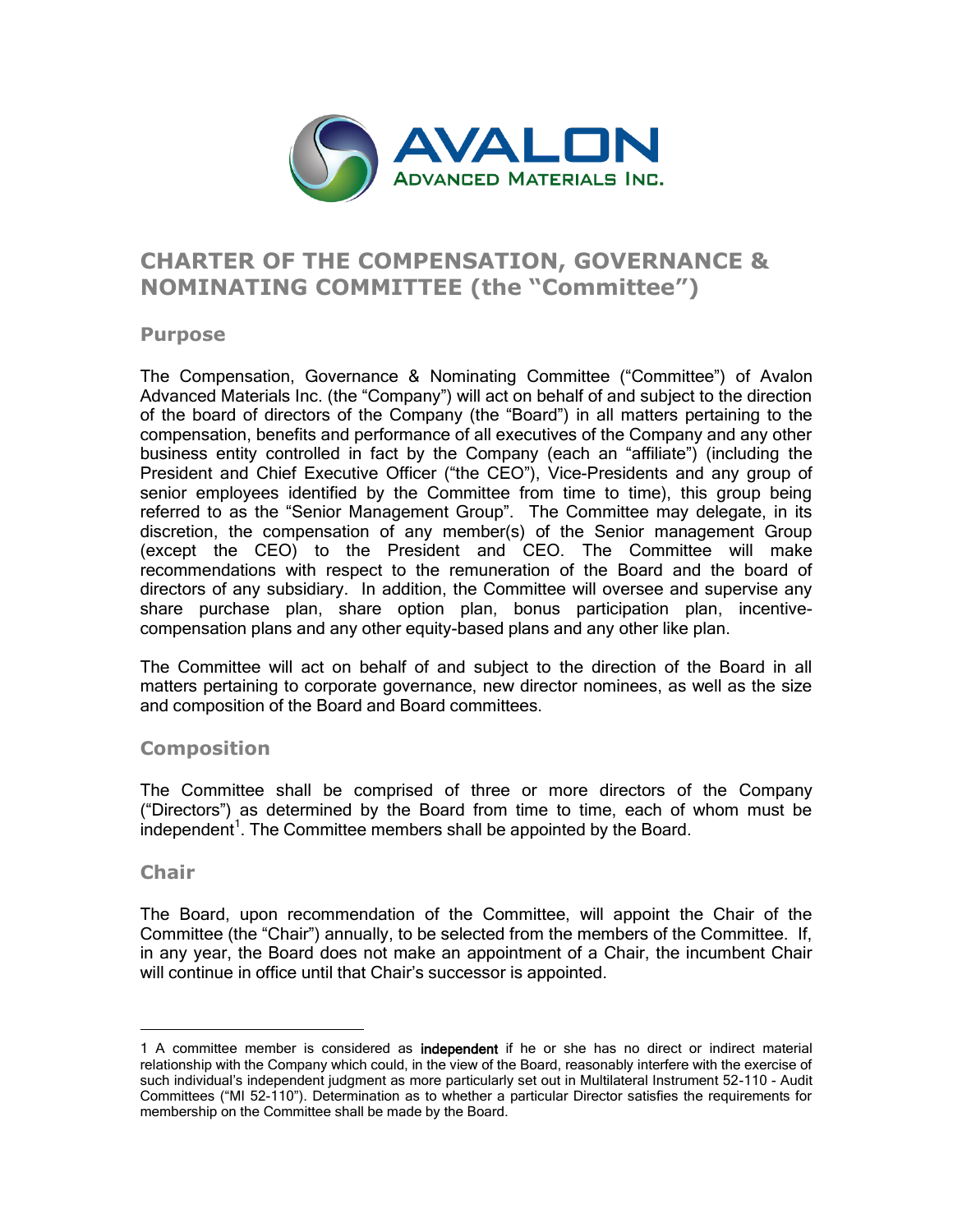### **Removal and Vacancies**

Any member of the Committee may be removed and replaced at any time by the Board and will automatically cease to be a member of the Committee as soon as such member ceases to be a Director. The Board may fill vacancies in the Committee by appointment from among the members of the Board. If and whenever a vacancy exists on the Committee, the remaining members may exercise all its powers so long as a quorum remains in office.

### **Meetings & Operating Procedures**

- The Committee shall meet at least annually, or more frequently as circumstances dictate.
- A quorum shall be a majority of the members.
- The powers of the Committee may be exercised at a meeting where a quorum is present or by resolution in writing signed by all Committee members entitled to vote on that resolution at a meeting of the Committee.
- Meetings of the Committee shall take place in person or by telephone and shall be called by the Chair. Meetings may also be called by any other member of the Committee, or by the chair of the Board. Unless otherwise specified by the Committee Chair, the Chair shall act as secretary of the Committee and shall provide the chair of the Board and each member of the Committee with notice of the meetings of the Committee and each shall be entitled to attend such meetings. The Chair or the Committee may require any officer or employee of the Company (or any subsidiary thereof) to attend a Committee meeting and, further, may invite any such other individuals to attend a Committee meeting as deemed appropriate or advisable.
- $\bullet$  In the absence of the Chair, the members shall appoint an acting Chair.
- A copy of the minutes of each meeting of the Committee shall be provided to each member of the Committee and to each non-officer Director of the Company in a timely fashion.
- The Chair (or other appropriate person) shall prepare and/or approve an agenda in advance of each meeting.
- The Committee, in consultation with management and the Auditors, shall develop and participate in a process for review of important compensation topics that have the potential to impact the Company's financial policies and disclosures.
- The Committee shall communicate its expectations to management and the Auditors with respect to the nature, timing and extent of its information needs. The Committee expects that written materials will be received from management and the Auditors in advance of meeting dates.
- The Committee shall periodically review its role and responsibilities.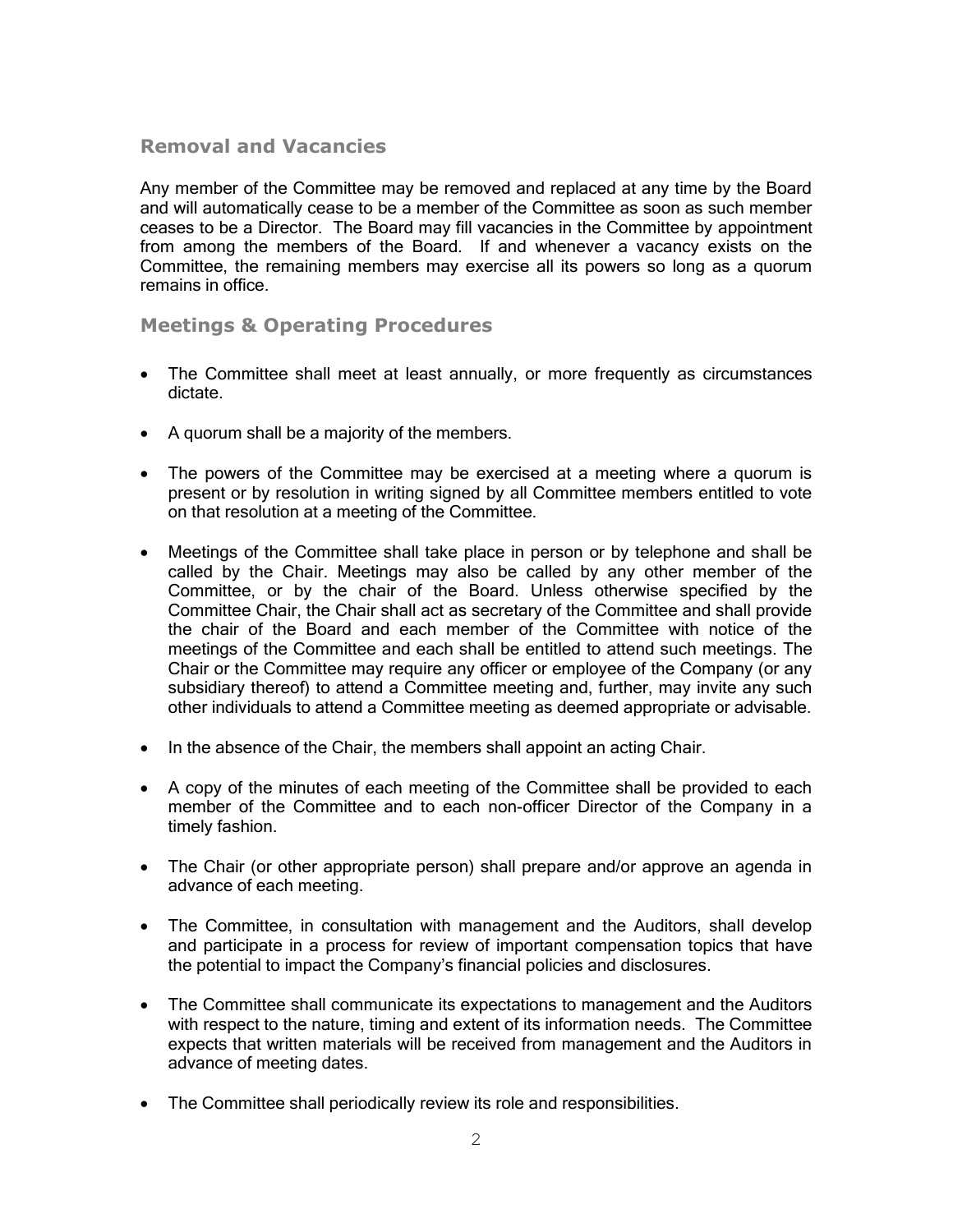### **Remuneration of Committee Members**

The members of the Committee shall be entitled to receive such remuneration for acting as members of the Committee as the Board may from time to time determine.

### **Authority to Engage Outside Advisors**

The Committee shall have the authority, with the prior approval of the Board, to engage independent consultants and other professional advisors as it determines necessary to carry out its duties and to set and pay the compensation for any consultants and advisors engaged by it.

### **Responsibilities and Duties**

#### *Compensation*

The Committee will (in all cases in respect of the Company and its affiliates, and with the assistance of consultants as required):

- Establish a performance evaluation for the President and CEO and assess the performance of the President and CEO annually.
- Determine or recommend to the Board the compensation of the President and CEO.
- Review annually and make recommendations to the Board regarding all Compensation Arrangements (collectively "Compensation Arrangements", as well as any bonus, benefits, pension, severance and termination arrangements of the Senior Management Group (including the CEO), the Directors and any employee groups of the Company.
- Monitor and assess the performance of the Senior Management Group (in conjunction with the CEO).
- Either delegate to the President and CEO or review as a Committee, the compensation of the Senior Management Group.
- Review the adequacy and form of compensation of the Board and members of Board committees in light of the responsibilities and risks involved in being a Director and/or the Chair, including their indemnification and insurance coverage.
- Review executive compensation disclosure before it is disclosed by the Company.

#### *Corporate Governance*

 Develop policy in the area of corporate governance and the practices of the Board in light of the Company's particular circumstances, the changing needs of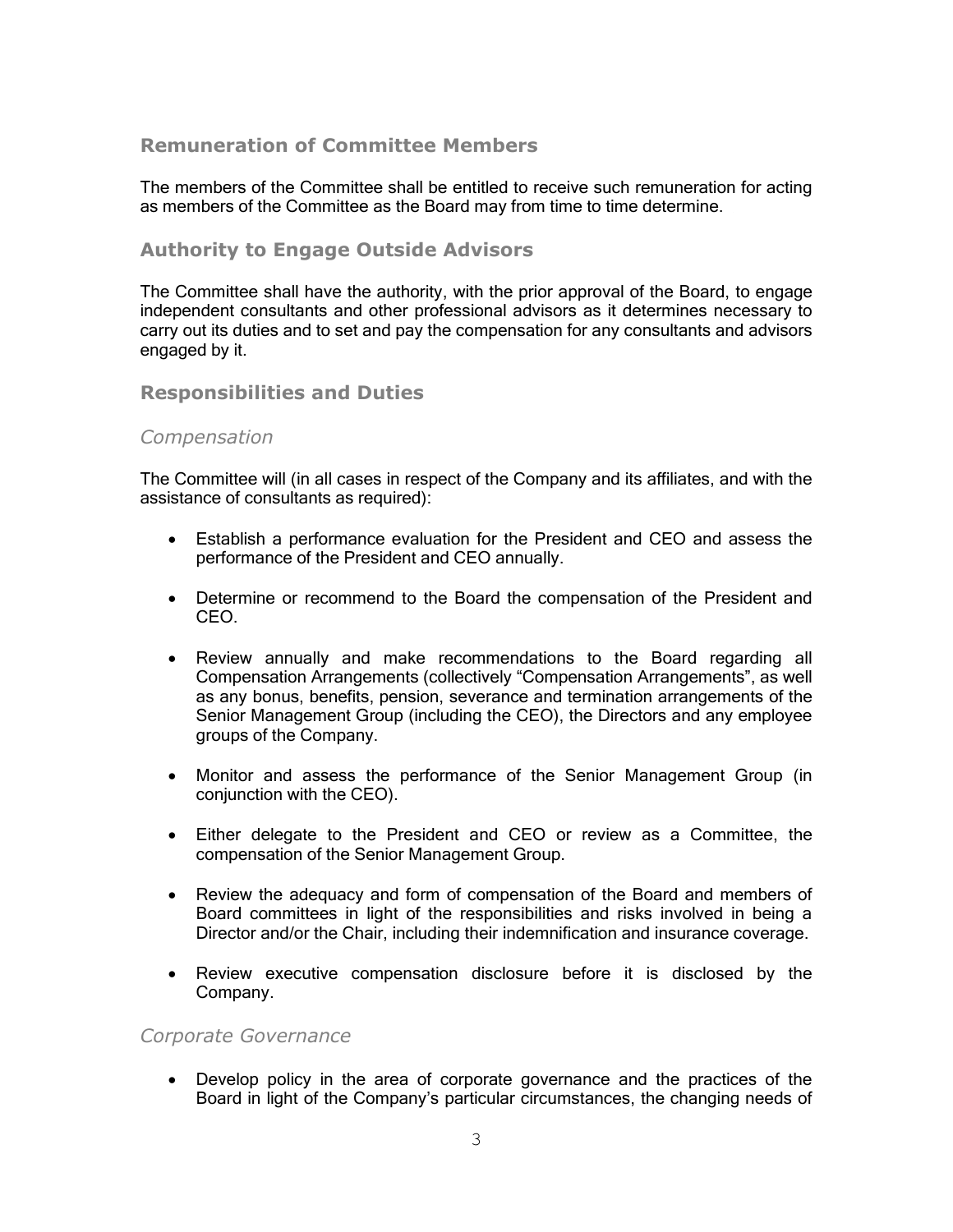investors and the Company, and changes in corporate governance guidelines and practices.

- Review the statement of corporate governance practices to be included in the Company's public disclosure and ensure that such disclosure is complete and provided in accordance with regulatory requirements.
- Monitor developments in the area of corporate governance and the practices of the Board and advise the Board accordingly.
- Develop, implement and maintain appropriate policies with respect to disclosure, insider trading and other appropriate matters.
- Review from time to time a Board Manual outlining the policies and procedures by which the Board will operate and the Terms of Reference for the Board, the Board Chair, the CEO, the directors and the Board committees.
- Assess the needs of the Board in terms of the frequency and location of Board and committee meetings, meeting agendas, discussion papers, reports and information, and the conduct of meetings and make recommendations to the Board as required.
- Review the Corporation's structures and procedures to ensure the Board is able to, and in fact does, function independently of management.
- Recommend committee members and committee chair appointments to the Board for approval and review the need for, and the performance and suitability of, those committees and make recommendations as required.

#### *Director Nominations*

- Identify individuals qualified to become new Board members and, as and if appropriate, recommend to the Board the new director nominees for the next annual meeting of shareholders.
- In making its recommendations, the Committee shall consider:
	- (a) the competencies and skills that the Board considers to be necessary for the Board, as a whole, to possess;
	- (b) the competencies and skills that the Board considers each existing director to possess;
	- (c) the competencies and skills each new nominee will bring to the Board;
	- (d) whether or not each new person considered for nomination can devote sufficient time and resources to fulfil his or her duties; and
	- (e) that Board composition must comply with the requirements of the applicable securities regulatory authorities.
- Establish procedures for, and approve and ensure provision of, an appropriate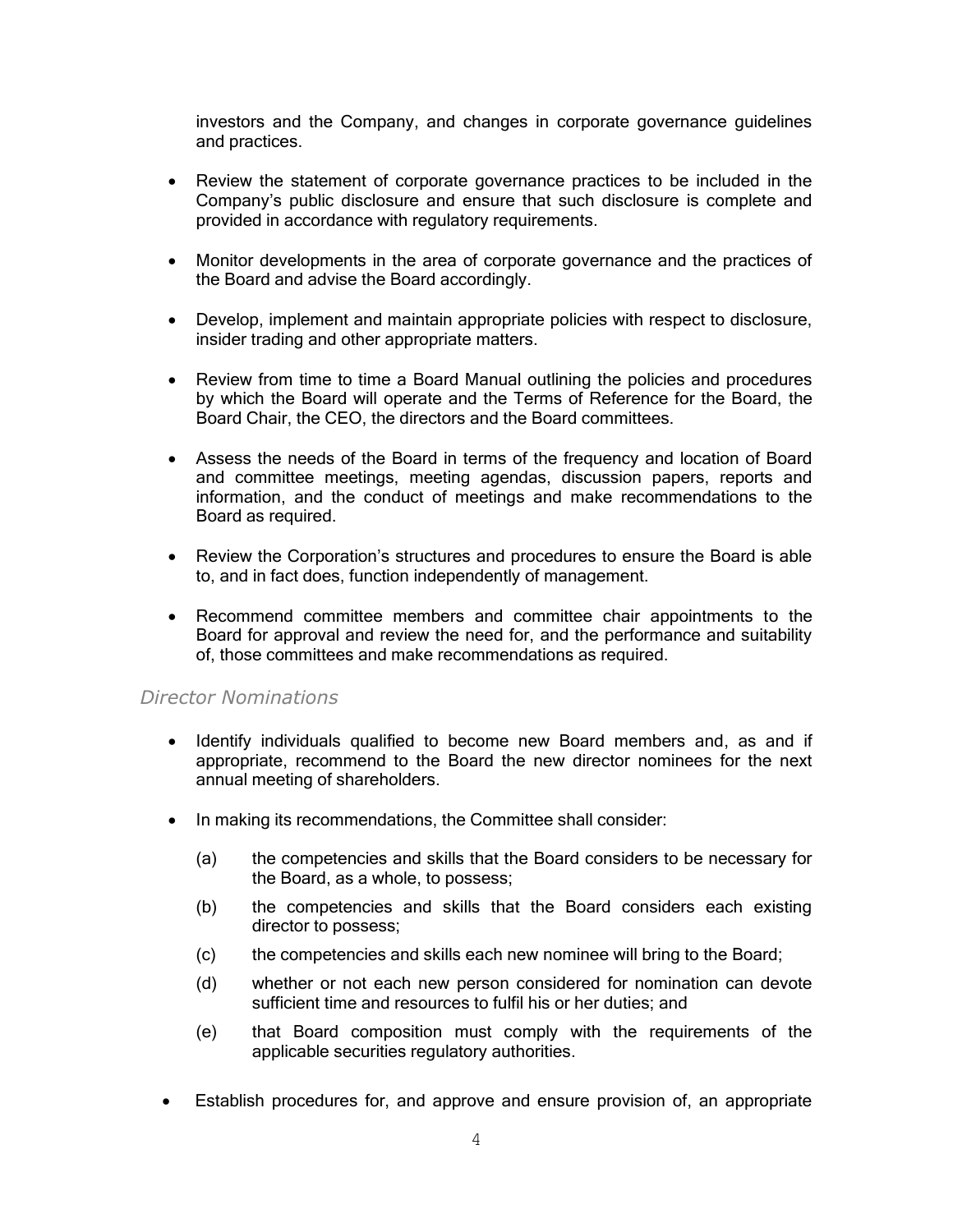orientation and education program for new recruits to the Board and continuing education for Board members (see Schedule "A" attached hereto).

- Consider and, if thought fit, approve requests from individual Directors for an engagement of special outside advisors at the expense of the Company.
- Review, on a periodic basis, the size and composition of the Board and Board Committees and make appropriate recommendations to the Board.
- Review and reassess the adequacy of this Charter from time to time and submit any changes to the Board for approval.
- Ensure that the Company's annual information form ("AIF") and management information circular (and any other relevant disclosure documentation) contains the prescribed disclosure regarding the Committee

#### **Access to Records**

The Committee will be permitted access to all records and corporate information that it determines to be required in order to perform its duties.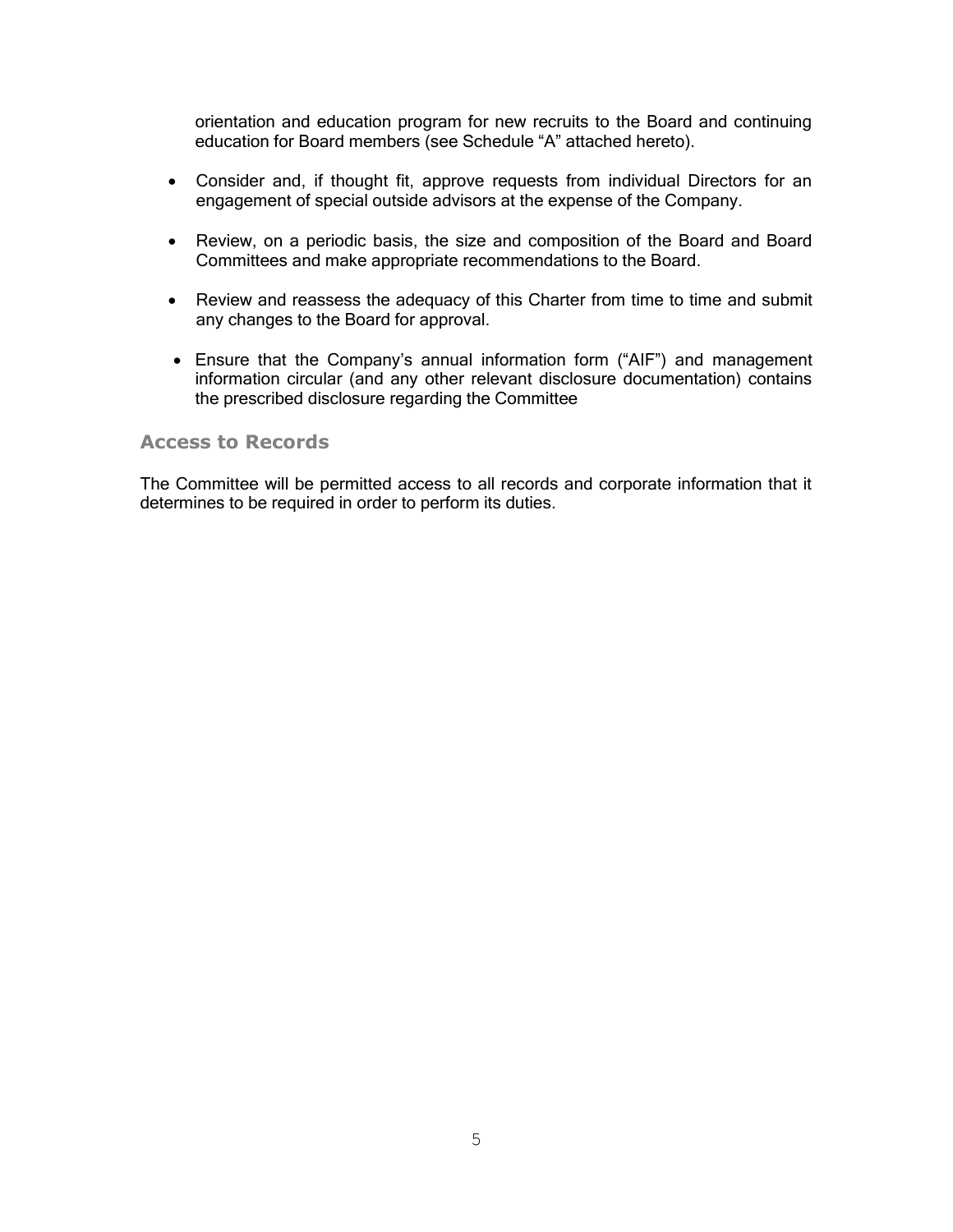### **THE CHAIR OF THE COMPENSATION, GOVERNANCE & NOMINATING COMMITTEE**

### *Position Description of the Chair*

The Chair of the Compensation, Governance & Nominating Committee (the "Committee") is elected by the directors of Avalon Advanced Materials Inc. (the "Company") annually.

Specific duties of the Chair include:

- 1. leading the Committee in discharging all duties set out in the Charter of the Compensation, Governance and Nominating Committee and as are delegated to the authority of the Committee by the Board;
- 2. managing the affairs of the Committee to ensure that the Committee is organized properly and functions effectively;
- 3. presiding at, and together with the members of the Committee, call, schedule and prepare the agenda for each meeting of the Committee;
- 4. coordinating with the CFO, Corporate Secretary, management and/or the external auditors to ensure that:
	- a) minutes are prepared and distributed on an accurate and timely basis;
	- b) documents are delivered to members in sufficient time in advance of Committee meetings for a thorough review; and
	- c) matters are properly presented for the members' consideration at meetings;
- 5. ensuring that the Committee, following each meeting:
	- a) reports to the Board regarding its activities, findings and recommendations;
	- b) makes Committee information available to any director upon request;
- 6. annually, or more often at the discretion of the Committee, reviewing this Position Description and recommending updates to the Board for its consideration.

### **Limitations on Committee's Duties**

In contributing to the Committee's discharging of its duties under this Charter, each member of the Committee shall be obliged only to exercise the care, diligence and skill that a reasonably prudent person would exercise in comparable circumstances. Nothing in this Charter is intended, or may be construed, to impose on any member of the Committee a standard of care or diligence that is in any way more onerous or extensive than the standard to which all Board members are subject. Nothing contained in this Charter is intended to expand applicable standards of liability under statutory or regulatory requirements for the Directors or members of the Committee. Each member of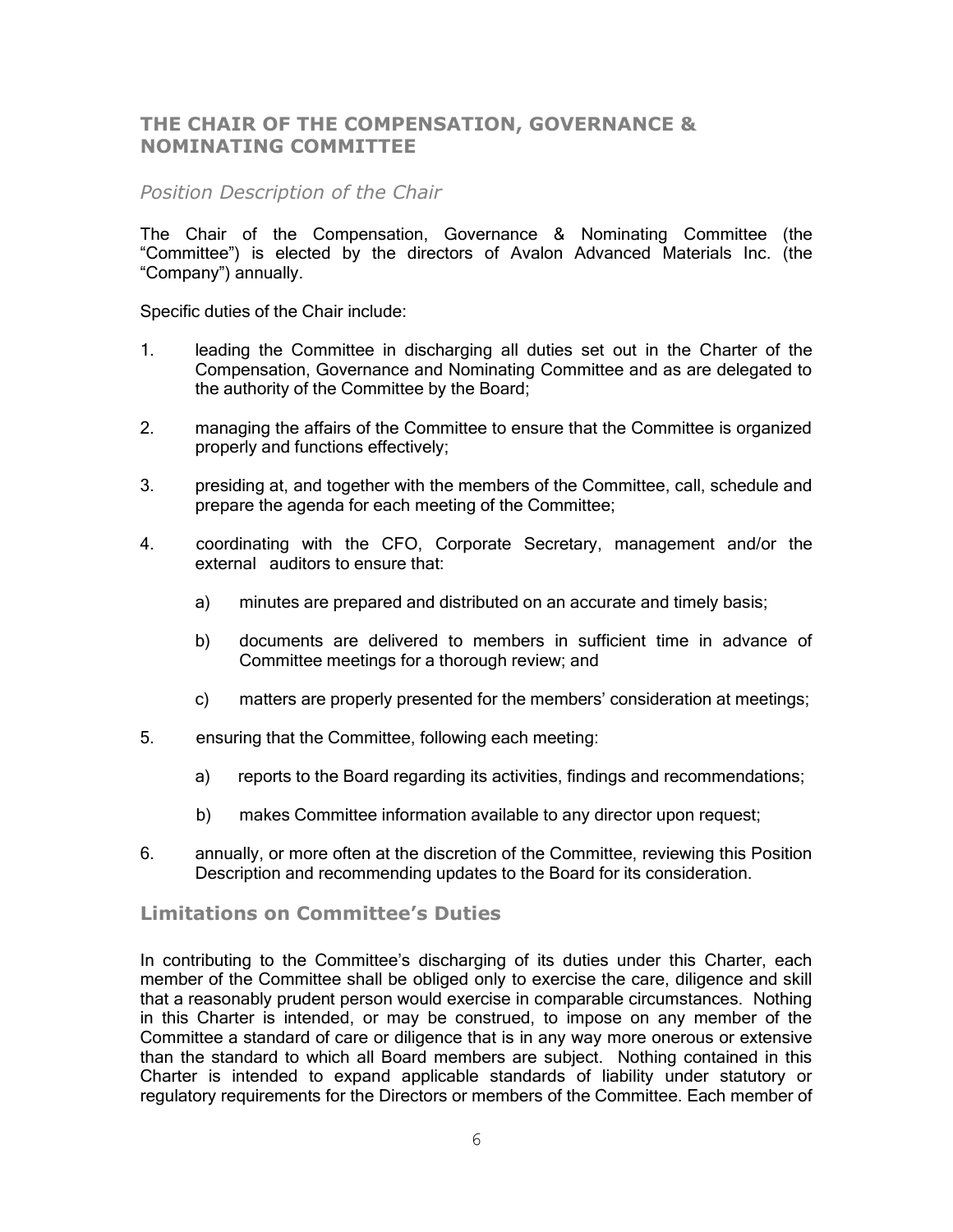the Committee shall be entitled to rely on (i) the integrity of those persons and organizations within and outside the Company from which he or she receives information; (ii) the accuracy of the financial and other information provided by such persons or organizations (absent actual knowledge to the contrary, which shall be promptly reported to the Board) and (iii) representations made by management.

Approved by the Board of Directors effective the 6<sup>th</sup> day of August, 2008.